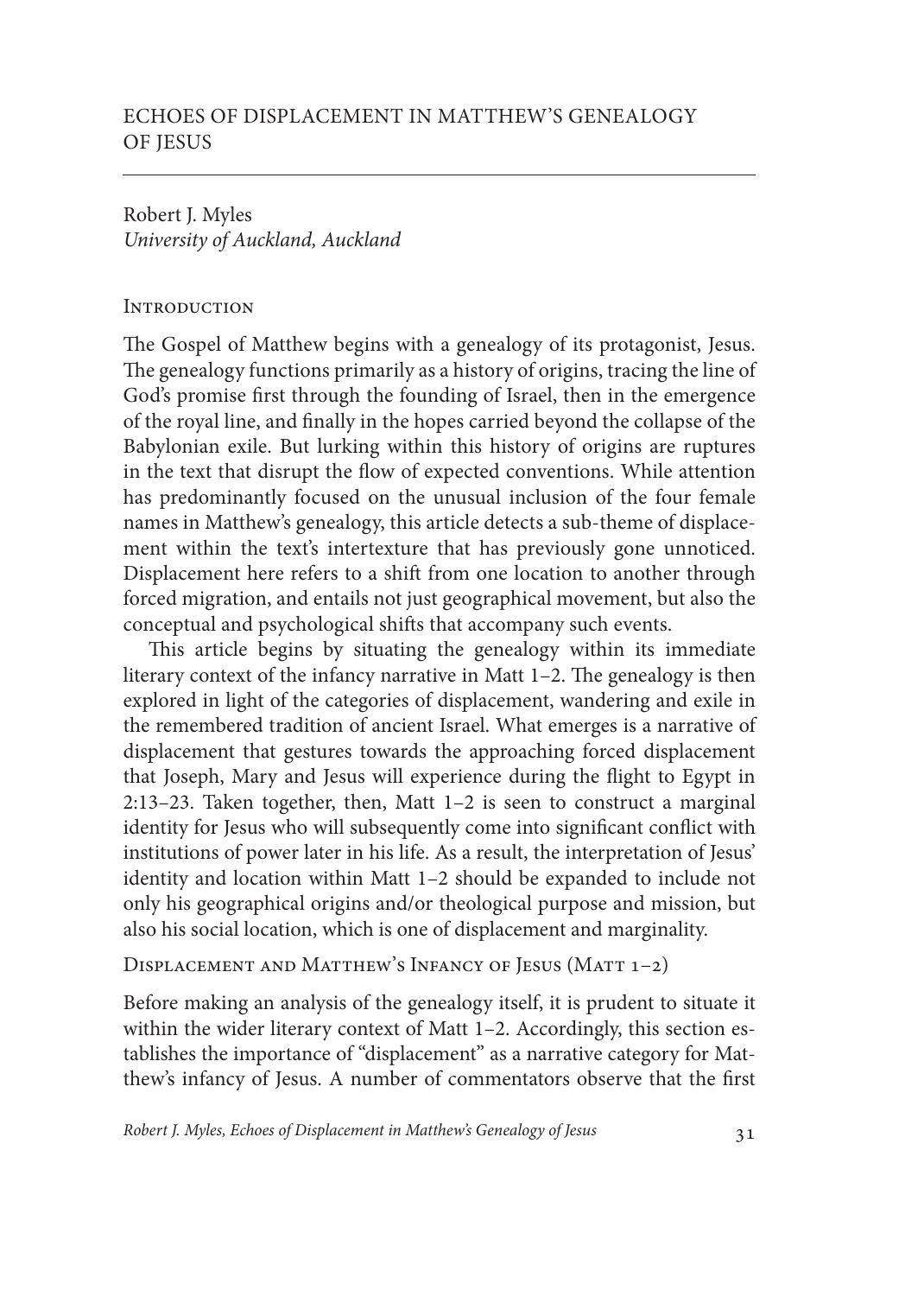two chapters in Matthew deal primarily with the identity of Jesus: who is this person, and where does he come from?' These beginning chapters frame the rest of the Matthean text by providing a detailed account of the protagonist's origins and articulating the gospel's purpose. By knowing something about Jesus' origins, the reader is enlightened as to his mission in later life, which, at its most basic level, is to "save his people from their sins" (1:21).

The predominant tendency in Christian piety, to mix Matt 1–2 with the corresponding material in Luke to form the "Christmas story," has meant that certain elements of the narrative, such as echoes of displacement, give way to an accentuated religious meaning for Christian believers. Within scholarship, too, the historical-theological function of the text has taken precedence. Take Raymond E. Brown's monumental *The Birth of the Messiah*, for instance. In this work, Brown contends that since scholars have long doubted the historicity of the infancy narratives, they should instead be regarded primarily as vehicles for each Evangelist's theology.2 In his book *The Liberation of Christmas*, Richard A. Horsley, who brings a strong Marxist/liberationist hermeneutic to the infancy narratives, however, contends that the theology and purpose that scholars discover in Matthew's infancy narratives often reflects modern apologetic concerns more than the designs of the Evangelist himself.<sup>3</sup> What is important for the purposes of this article is the multivalence of the Matthean text. The attentive reader can detect numerous intertextual echoes to the remembered tradition of Israel embedded within the Jewish cultural milieu of Matthew and intimately known to the gospel's early readers/hearers. Being open to new ways of reading can significantly enhance our appreciation of these residual textures, especially when they have been neglected and/or underutilised by the tradition of dominant interpretations.

Interestingly, the motifs of death and displacement recur frequently during Jesus' infancy. In his book on Matthew's passion narrative, Donald Senior observes that from the very beginning of the gospel, "Jesus' death looms

<sup>1</sup> Daniel Harrington, for instance, adopts the breakdown of the infancy into the following: Matt 1 focuses on "who is Jesus?" and in Matt 2 the emphasis shifts to a series of places, thus the question becomes "where?". Daniel J. Harrington, *The Gospel of Matthew* (Collegeville: Liturgical Press, 2007), 46; cf. Douglas R. A. Hare, *Matthew* (Louisville: Westminster John Knox, 2009), 5; Thomas R. Hatina, "From History to Myth and Back Again: The Historicizing Function of Scripture in Matthew 2," in *Biblical Interpretation in the Early Christian Gospels: The Gospel of Matthew*, ed. Thomas R. Hatina (London: T&T Clark, 2008), 98; John P. Meier, *Matthew* (Collegeville: Liturgical Press, 1980), 1–2.

<sup>2</sup> Raymond E. Brown, *The Birth of the Messiah: A Commentary on the Infancy Narratives in the Gospels of Matthew and Luke*, 2nd ed. (New York: Doubleday, 1993), 26–36.

<sup>3</sup> Richard A. Horsley, *The Liberation of Christmas: The Infancy Narratives in Social Context* (New York: Crossroad, 1989), 6.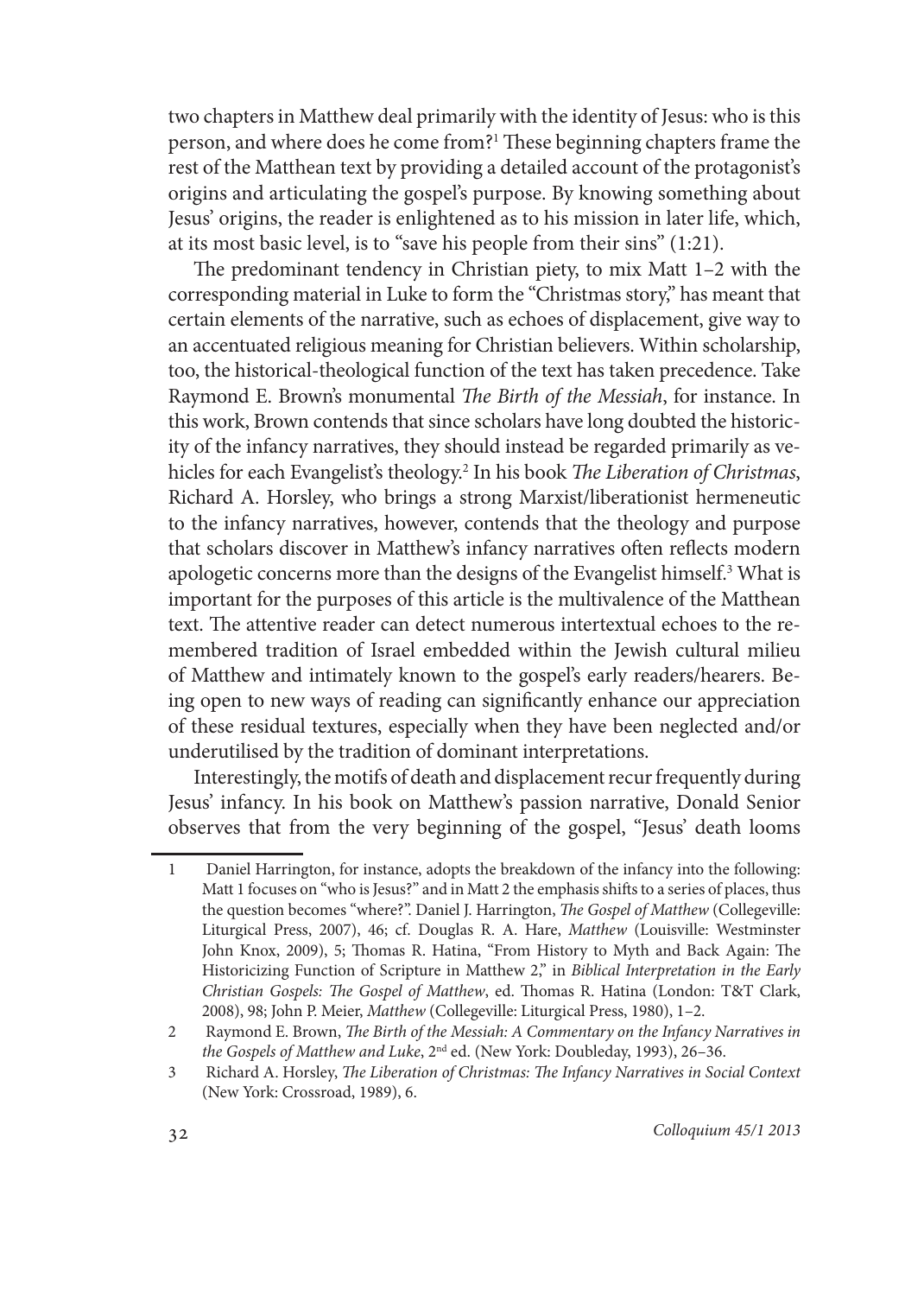before the reader. The atmosphere surrounding Jesus' birth is filled with threat as Herod stalks the newborn Messiah. Infants are slaughtered and the family of Jesus are forced to flee."4 The extravagant gifting by the magi in 2:1– 11 forms a dramatic contrast to the response of Herod in 2:12–23 who, upon realizing their deceit, lashes out in violent terror. As an infant, Jesus possesses no agency and is entirely reliant on the actions of others for his survival. The fact that Jesus never returns to his original home place (which in Matthew is Bethlehem) but instead is displaced to the Galilean town of Nazareth out of fear (ἐφοβήθη) of Herod's son, Archelaus, means that he grows up in exile, dislocated from his original home place as a two-time refugee.

An emphasis on displacement is also peculiar to the Matthean text. For example, the frequent use of ἀναχωρέω (to escape/withdraw) is distinctive of Matthew who employs it ten times (2:12, 13, 14, 22; 4:12; 9:24; 12:15; 14:13; 15:21; 27:5; cf. 8:20), compared to just one appearance in Mark (3:7), one in John (6:15) and two in Acts (23:19; 26:31). The verb ἀναχωρέω can denote a simple departure from a location, or express the action of withdrawing and/or taking refuge.<sup>5</sup> Its repetition within the flight to Egypt, in particular, draws attention to the plight of Joseph, Mary and Jesus in their encounter of imperialsanctioned violence, and the displacement caused thereafter.

In Matt 2:13–23 the nrsv renders ἀναχωρέω with the relatively impotent "went," effectively downplaying the term's loaded socio-political overtones (a distinction should be made between ἀναχωρέω and the common verb ἔρχωμαι, the latter of which appears in verse 22 to signify Joseph's return to Israel). The strategic deployment of ἀναχωρέω within 2:12–23 suggests that on these occasions a movement is undertaken *in response* to hostile external circumstances—in other words, it signifies forced displacement. This particular meaning effect is also apparent later in the gospel when the verb is used to denote Jesus' withdrawal upon hearing of the arrest of John the Baptist  $(4:12)$  and then again, upon hearing of the Baptist's death  $(14:13)$ .<sup>6</sup>

Explored intertextually, ἀναχωρέω is regularly connected to the exploitation of individuals within their respective social and political environments.

*Robert J. Myles, Echoes of Displacement in Matthew's Genealogy of Jesus* 33

<sup>4</sup> Donald Senior, *The Passion of Jesus in the Gospel of Matthew* (Wilmington: Michael Glazier, 1985), 17.

<sup>5 &</sup>quot;ἀναχωρέω," in Walter Bauer, Frederick W. Danker, William F. Arndt and F. Wilbur Gingrich, *Greek-English Lexicon of the New Testament and Other Early Christian Literature*, 3rd ed. (Chicago: University of Chicago Press, 1999), 75 (hereafter BDAG).

<sup>6</sup> Employing source criticism, Deirdre Good argues that the motif is part of a three-fold pattern of hostility/withdrawal/prophetic fulfilment, and functions to advance the narrative by prompting Joseph or Jesus to go from one region to another. See Deirdre Good, "The Verb ἀναχωρέω in Matthew's Gospel," *Novum Testamentum* 32, no. 1 (1990): 1–12.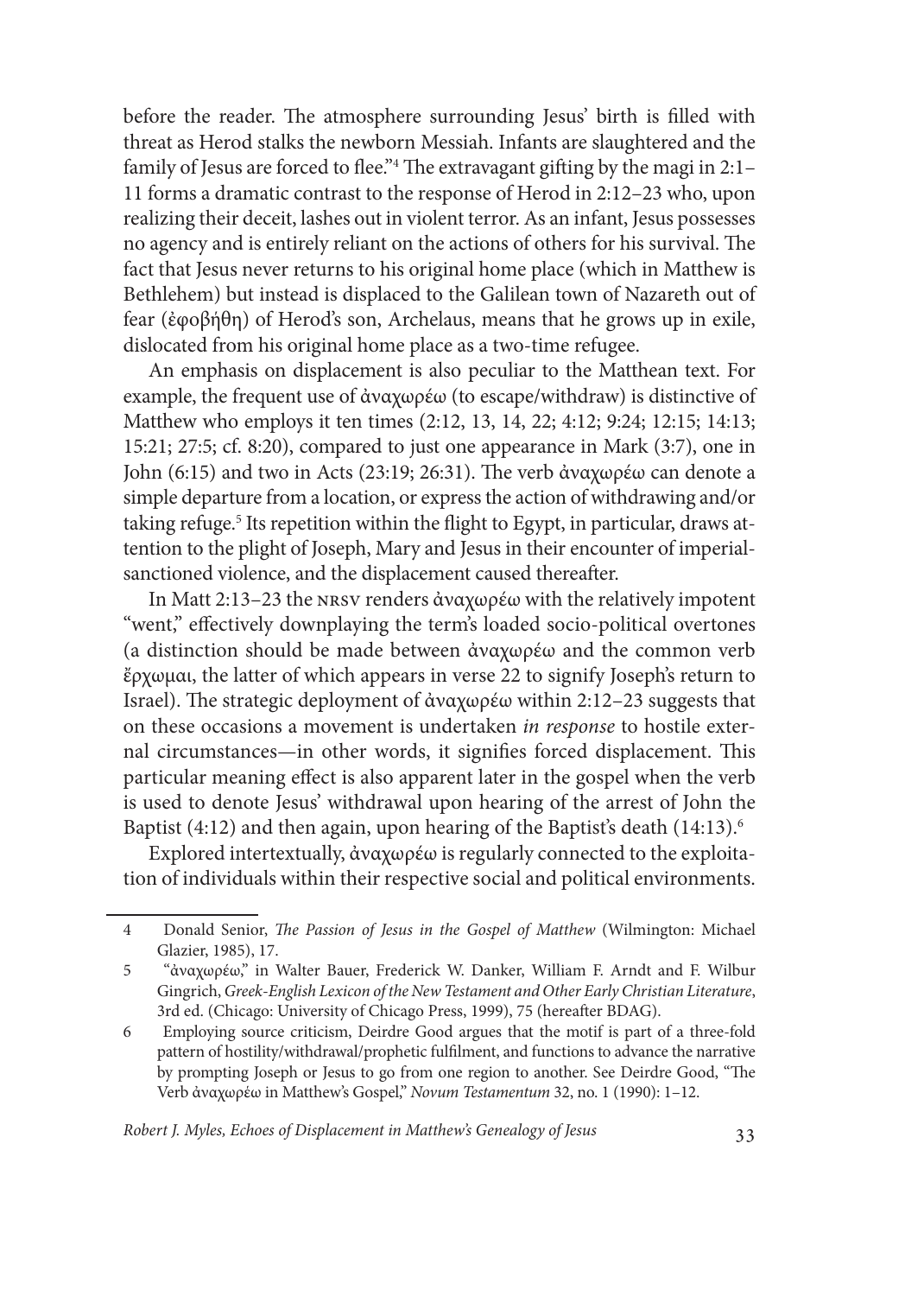Of its fourteen appearances across the lxx and deuterocanonical literature, a number of examples stand out for their mention of political rulers displacing marginal refugees. In Exod 2:15, for instance, the term describes the action Moses takes after Pharaoh discovers he has killed an Egyptian: "When Pharaoh heard of it, he sought to kill Moses. But Moses fled [ἀνεχώρησεν/ xrab;yi@wa] from Pharaoh. He settled in the land of Midian, and sat down by a well." The Hebrew verb  $\square \square$  means "to run away or flee from danger."7 Likewise, in 1 Sam 19:10, ἀναχωρέω denotes David's flight and escape from King Saul when Saul is actively seeking David's life: "Saul sought to pin David to the wall with the spear; but he eluded Saul, so that he struck the spear into the wall. David fled  $\left[\frac{\partial x}{\partial y} + \frac{\partial y}{\partial z}\right]$  and escaped  $\left[\frac{\partial x}{\partial y} + \frac{\partial y}{\partial z}\right]$ +l'm%fyi@wa] that night." Its use in conjunction with the verb διασῴζω ("to escape," lit. "to save through") in addition to the temporal setting of the night magnifies the need to move or withdraw promptly because of an immediate hazard or danger. This time the LXX translates a different Hebrew verb,  $\Box$ ). which roughly translates "to rush to bring something into safety" (cf. Exod 9:20) and/or "to find safety for oneself,"8 also communicating a sense of urgency. The book of Tobit contains yet another example of a king who seeks to kill the protagonist. In this instance, Tobit explicitly displays the trait of fear before fleeing just as Joseph is said to fear (ἐφοβήθη) Herod's son Archelaus before withdrawing to Galilee (Matt 2:22): "Then one of the Ninevites went and informed the king about me, that I was burying them; so I hid myself. But when I realized that the king knew about me and that I was being searched for to be put to death, I was afraid [φοβηθεὶς] and ran away [ἀνεχώρησα]" (Tob 1:19). The term ἀναχωρέω is, therefore, richly layered with intertextual significance that intensifies the sub-theme of displacement within the Matthean text, especially so when it recurs around instances of political instability and turmoil in the infancy narrative.

In considering the wider intertextual configuration of Matthew's infancy narrative, some scholars have identified allusions to the figure of Moses that are continued through the gospel. In his study *The New Moses: A Matthean Typology*, Dale C. Allison, for instance, identifies a number of intertextual links between the Matthean Jesus and the infancy of Moses, particularly within the flight to Egypt (Matt 2:13–23) where explicit recitations

<sup>7 &</sup>quot;xrb," in Ludwig Koehler, Walter Baumgartner and Johann J. Stamm, *The Hebrew and Aramaic Lexicon of the Old Testament*, trans. and ed. under the supervision of M. E. J. Richardson (4 vols;) Leiden: Brill, 1994–1999), 1:156 (hereafter *HALOT*).

<sup>8 &</sup>quot;swn,"*HALOT*, 2:681.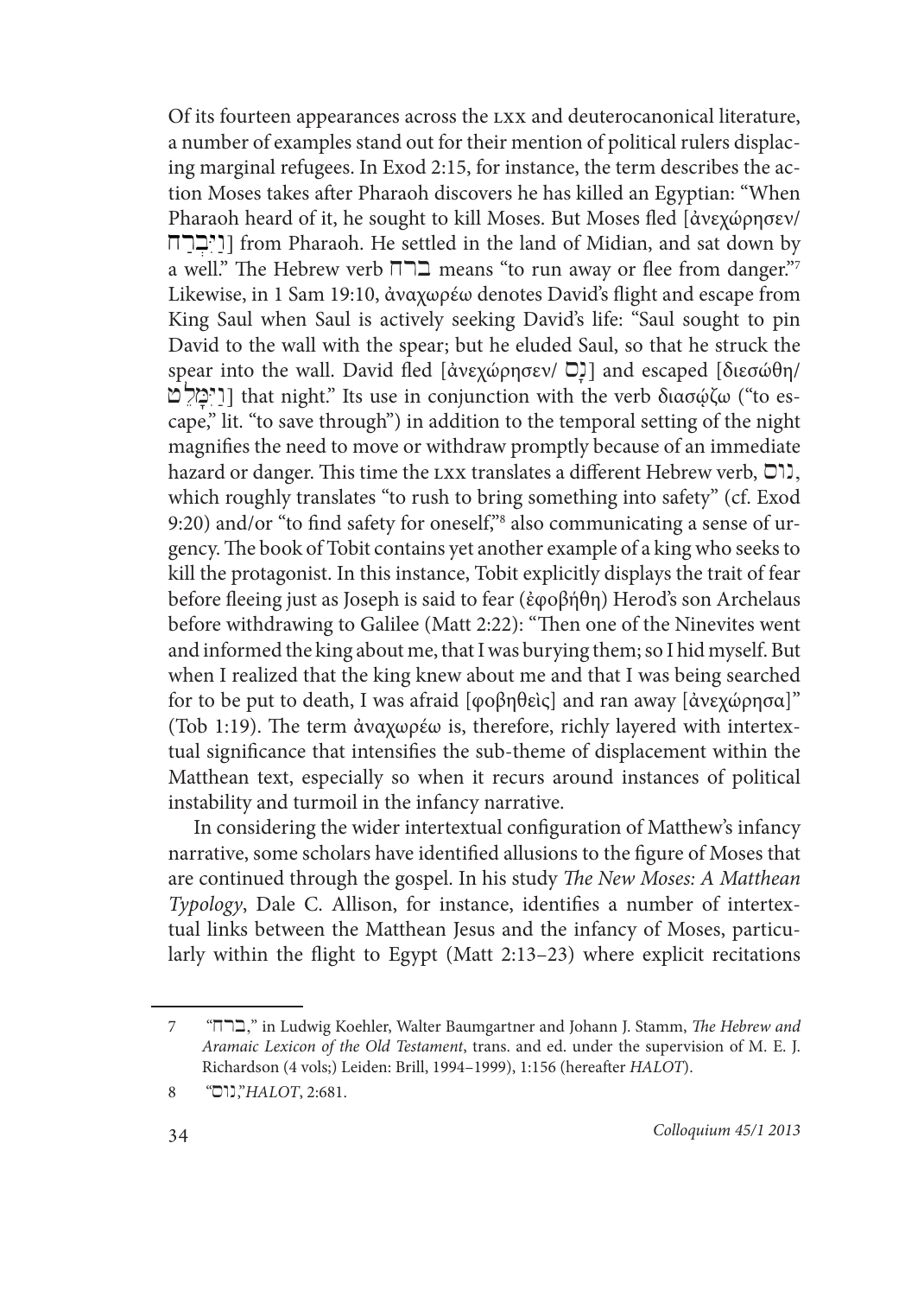and reconfigurations of Old Testament material come in abundance. The Evangelist, so it is argued, presents Jesus as the new Moses, a long-awaited liberating figure who will save his people.9 Many aspects of Moses' life are alluded to in the flight to Egypt narrative: first, Herod's order to slaughter the infants in and around Bethlehem in 2:16–18 echoes Pharaoh's decree to expunge every male Hebrew child in Exod 1:15–22; secondly, Jesus' displacement as an infant echoes Moses' displacement in Exod 2:15; and thirdly, Joseph's return to Israel with Mary and Jesus in Matt 2:21 echoes Moses' taking his wife and sons and returning to Egypt in Exod 4:20.

While Moses does not feature in Matthew's genealogy of Jesus, the echoes of displacement within the genealogy anticipate the allusions to Moses in Matt 2, and further underscore the social and political consequences of forced migration. While Moses was a liberator of the Hebrew people, he also lived as an alien within Egypt. Within the book of Exodus, Moses undergoes a number of cycles of displacement and his infancy is one of bloodshed and abandonment. Shortly after Moses' birth, the Egyptian Pharaoh commands that all male Hebrew children born be killed by drowning (Exod 1:15–22). Rather than sending him to be killed, Moses' parents set their child adrift on the Nile River where he is found and adopted by the family of Pharaoh. He then grows up as an outsider within the royal family of Egypt (Exod 2:1–22). As an adult, Moses agitates Pharaoh until he is finally forced to leave Egypt because of the violence set against him. After leading the exodus "out of Egypt" under God's guidance and command (Exod 12–14), he becomes a wanderer in the desert with his people and never actually makes it to his (new) home place in the "promised land." Moses in fact dies in the desert as a displaced wanderer.

The genealogy of Jesus' origins which introduces the gospel precedes these more explicit events of, and echoes to, displacement contained in Matt 2. Having explored the motif of displacement within the wider infancy narrative, then, it is now appropriate to return our attention to the genealogy itself, and to observe the varying degrees to which displacement presents itself as a significant narrative category in the opening verses of the Matthean text.

ECHOES OF DISPLACEMENT IN THE GENEALOGY (MATT 1:1-17)

The discursive intent of Matthew's genealogy is to link Jesus to a wider context and larger narrative. On its rhetorical function, John Nolland writes: "Genealogies established individual identity; reflected, established, or

<sup>9</sup> Dale C. Allison, *The New Moses: A Matthean Typology* (Minneapolis: Fortress Press, 1993).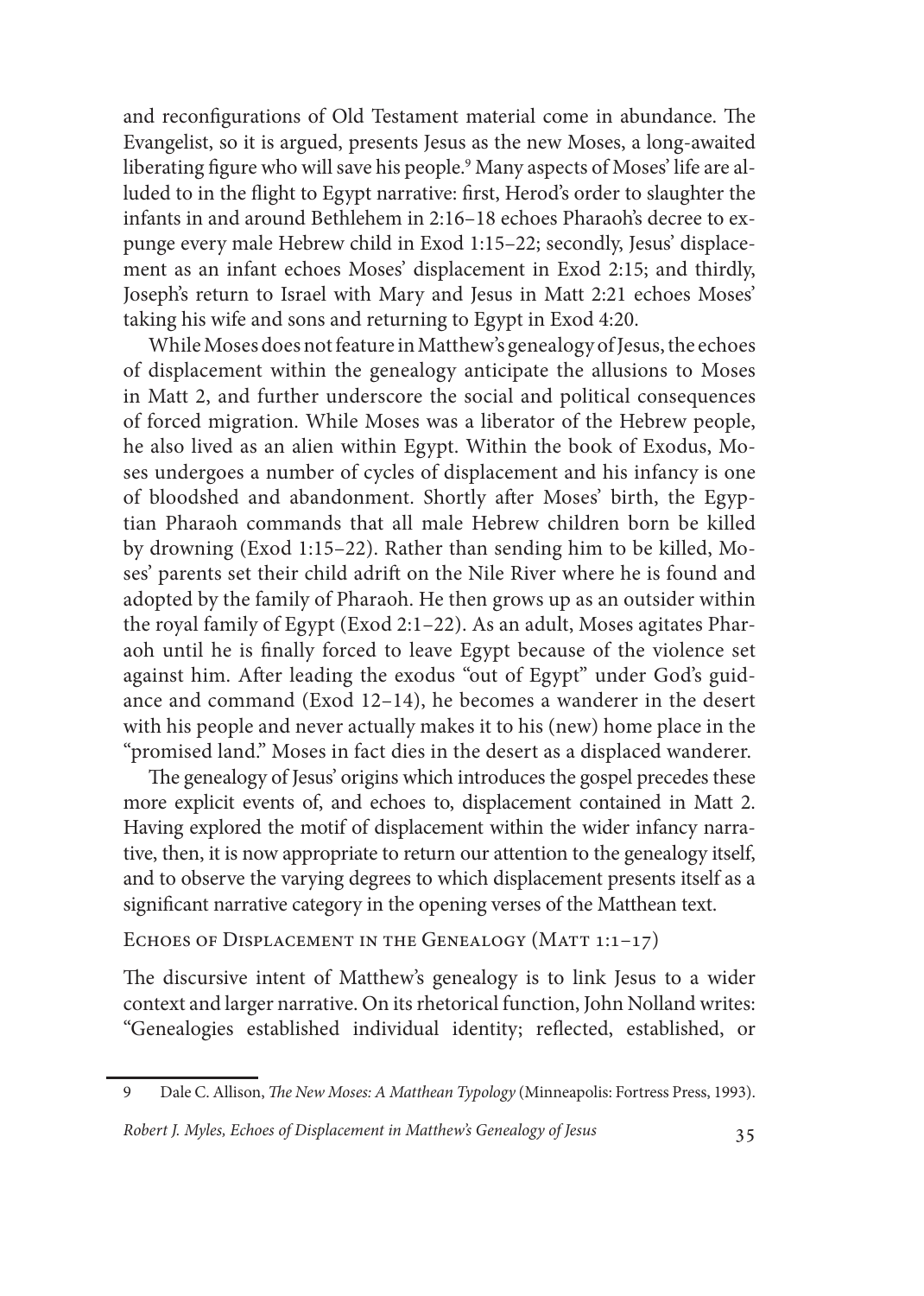legitimated social structures, status, and entitlements to office; functioned as modes of praise or delineations of character or even as basis of exhortation."<sup>10</sup> As well as honouring Jesus by placing him in a cultural and familial home, the genealogy's three part structure—culminating in David, the exile, and Jesus—creates expectations that in Jesus we find a messiah figure or agent of liberation. For Warren Carter, the opening verses of Matthew in the context of Roman imperial theology points to the basic issue of sovereignty; the text asserts that God's purposes, and not Rome's, are being worked out in human history. He writes:

The genealogy demonstrates, among other things, that God supervises human history, that God's purposes especially run through Israel (not Rome), that God's purposes are not always faithfully embodied by humans but they are not thereby hindered (kings, exile), and that all sorts of humans (wicked and faithful, famous and obscure, firstborn and insignificant, male and female, Jew and Gentile) are caught up in these purposes. $11$ 

The rich intertexture within the genealogy provides a plethora of interpretive data and possibilities. In recent decades, the reference to the four female figures (Tamar, Rahab, Ruth and the wife of Uriah) interwoven into the mostly patriarchal genealogy has commanded the attention of scholars. These four women are said to share (with Mary) a certain irregularity with respect to their social roles. Their inclusion ruptures the tradition of only citing male forebears and so offers a reading site of resistance against dominant male ideology.<sup>12</sup> A sub-theme of displacement

<sup>10</sup> John Nolland, *The Gospel of Matthew: A Commentary on the Greek Text* (Grand Rapids: Eerdmans, 2005), 70.

<sup>11</sup> Warren Carter, *Matthew and Empire: Initial Explorations* (Harrisburg, PA: Trinity Press International, 2001), 60.

<sup>12</sup> See Elaine M. Wainwright, *Shall We Look for Another? A Feminist Rereading of the Matthean Jesus* (Maryknoll: Orbis, 1998), 53–66. Wainwright builds on the previous work of Janice Capel Anderson who views these four women as models that interpret and present Mary's female difference by celebrating female initiative, faith and reproductive power, but are also domesticated by patriarchal constraints. Janice Capel Anderson, "Mary's Difference: Gender and Patriarchy in the Birth Narratives," *Journal of Religion* 67 (1987): 183–202. Amy-Jill Levine suggests these women represent "people oppressed by the dominant political, religious, and social system." Amy-Jill Levine, *The Social and Ethnic Dimensions of Matthean Salvation History* (Lewiston, NY: Edwin Mellen Press, 1988), 62. See also Jane Schaberg's critical response to these various feminist positions and their detractors in Jane Schaberg, *The Illegitmacy of Jesus: A Feminist Theological Interpretation of the Infancy Narratives*, anniversary ed. (Sheffield: Sheffield Phoenix Press, 2006), 236–44.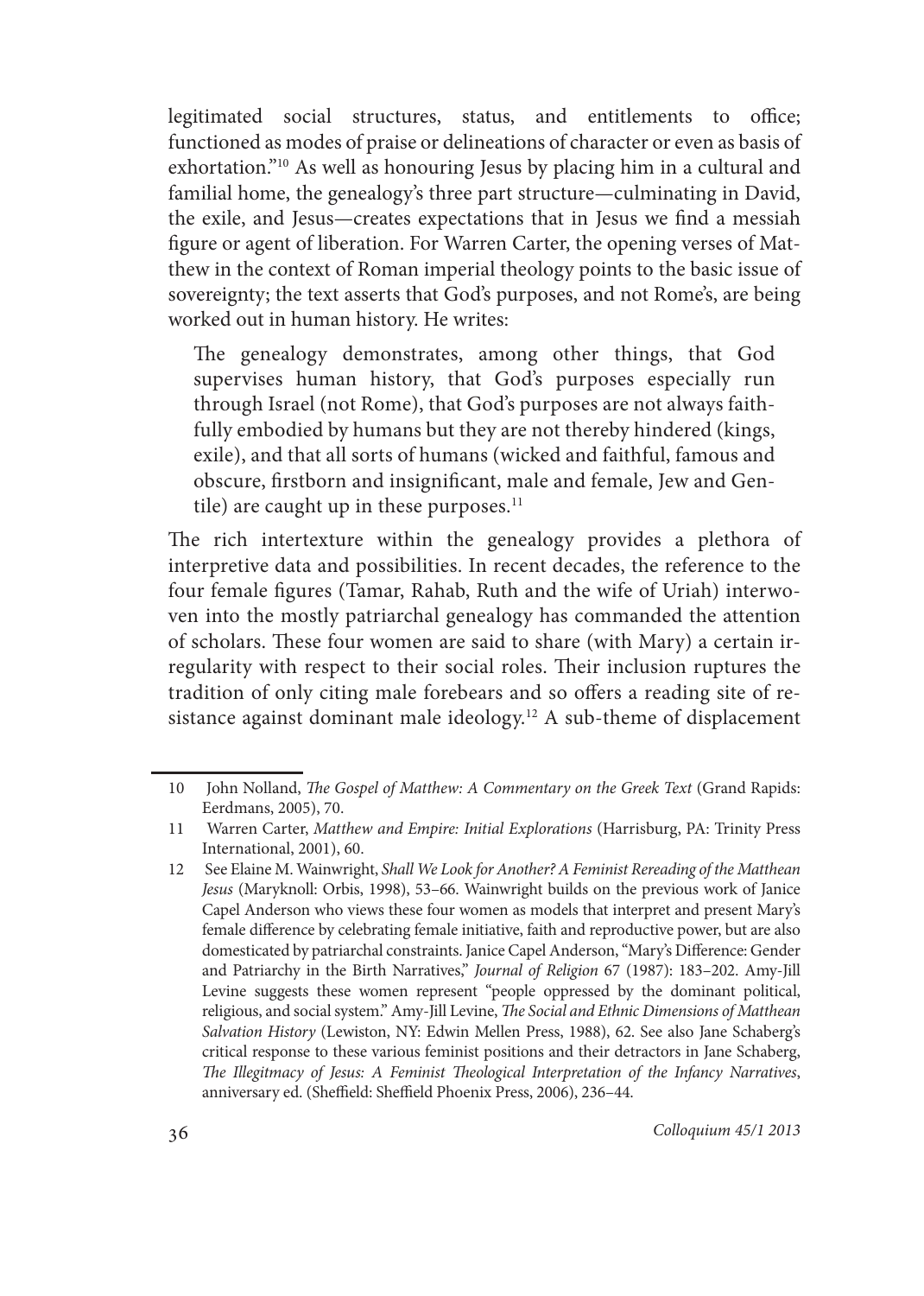also apparent within the intertexture of the text has, however, been almost entirely ignored.13 One exception is an article by Mervyn Eloff who, building on N. T. Wright's idea that Israel saw itself as still in exile at the time of Jesus, argues that Matthew's stress on exile is an attempt to present Jesus as a resolution to the story of Israel. He writes that Jesus is "the one who will in fact bring Israel's exile to an end and in this way gives the reader a fresh theological perspective on the gospel as a whole."14 It is a contention of this article, however, that exile and displacement are more than theological motifs, in that they also construct a marginal social and political space for the Matthean Jesus.

As is demonstrated below, of the forty names that are mentioned in the genealogy at least fifteen can be explicitly connected to episodes of forced displacement, itinerancy and/or homelessness. This combined with the emphasis on the Babylonian exile gestures towards the displacement that Jesus will experience during the flight to Egypt in 2:13–23 and his marginal identity that will later come into significant conflict with institutions of power such as the temple complex.

The gospel begins with the words: "Βίβλος γενέσεως Ἰησοῦ Χριστοῦ υἱοῦ Δαυὶδ υἱοῦ Ἀβραάμ [The book of the genealogy/origin of Jesus the Christ, the son of David, the son of Abraham]" (1:1), indicating an emphasis on two characters central to the Old Testament tradition. On the one hand, "Son of David" signals the royal dimension of Jesus' ancestry and associates him with the legitimate rulers over Israel.<sup>15</sup> In the context of displacement, however, the reference to David evokes the story of his escape from King Saul (1 Sam 19:1–24) foreshadowing Jesus' own flight from political hostility in Matt 2:13–23. On the other hand, "Son of Abraham" invokes the founding

*Robert J. Myles, Echoes of Displacement in Matthew's Genealogy of Jesus* 37

<sup>13</sup> A number of interpreters have recognised that Matthew's genealogy reveals much about the narrative that follows; however, the underlying narrative of displacement has not featured in their assessments. See Dennis E. Nineham, "The Genealogy in St. Matthew's Gospel and Its Significance for the Study of the Gospels," *Bulletin of the John Rylands University Library of Manchester* 58, no. 2 (1976): 451–68; Herman C. Waetjen, "The Genealogy as the Key to the Gospel According to Matthew," *Journal of Biblical Literature* 95, no. 2 (1976): 205–30.

<sup>14</sup> Mervyn Eloff, "Exile, Restoration and Matthew's Genealogy of Jesus 'O ΧΡΙΣΤΟΣ," *Neotestimentica* 38, no. 1 (2004): 75. See also, N. T. Wright, *The New Testament and the People of God* (Minneapolis: Fortress Press, 1992), 385–86.

<sup>15</sup> A social-scientific treatment of this royal legitimation of Jesus can be found in Dennis C. Duling, *A Marginal Scribe: Studies in the Gospel of Matthew in a Social-Scientific Perspective* (Eugene, OR: Cascade, 2011), 91–119. See also Joel Willitts' recent thesis on the political ramifications of the Matthean text's Davidic framework and the Shepherd-King motif: Joel Willitts, *Matthew's Messianic Shepherd-King: In Search of "The Lost Sheep of the House of Israel"* (Berlin: de Gruyter, 2007).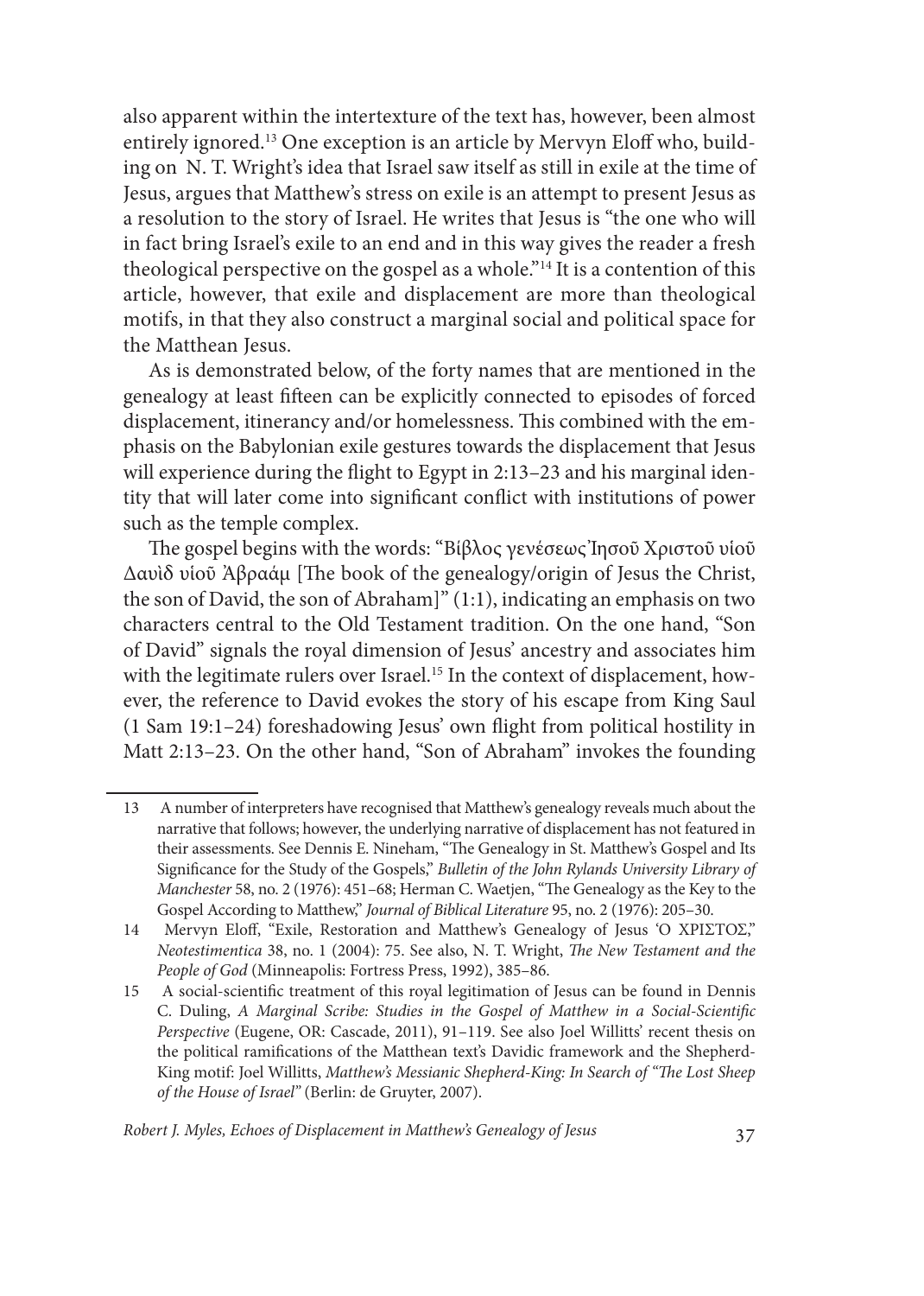of the Israelite people in the calling of Abraham and the promises made to him (Gen 12; 15; 17; cf. Exod 3:15–16). Those descended from him are included in the people of God.

While David is primarily associated with his role as king of Israel, and not as a displaced refugee, echoes of displacement within the story of Abraham are perhaps more prominent. The emphasis on Abraham indicates that Jesus belongs to this group of people, and specifically to the Jewish line of descent. The first narratives concerning Abraham in Gen 12–13 focus on his constant geographical shifting due to the combination of divine injunctions and inhospitable socio-political conditions. Abram appears as a nomad who, upon receiving a call from Yhwh, journeys from his hometown Ur through to the land of Canaan. On the way he dwells in Haran (11:31) where Yhwh promises to make his descendants into a great nation (12:1–5). After entering Canaan, he stops in Shechem (12:6) and then moves to Bethel (12:8). Soon after, the land to which Yhwh has called Abram becomes barren due to famine and so Abram wanders further south (12:10). Finally, due to severe famine, he is displaced to Egypt. Soon after, however, he is pursued by Pharaoh's men and so journeys through the Negeb to Bethel (13:3) before settling again in the land of Canaan (13:13). Abraham's constant shifting foreshadows the itinerancy that will feature as a major component of Jesus' life and ministry.

While the emphasis of the genealogy is placed on David and Abraham, many other names evoke the memory of homelessness and forced displacement, often with a connection to Egypt, famine, the exodus, or the Babylonian exile. Abraham's son Isaac (Matt 1:2) was, like his father, subjected to a famine and forced to move to Gerar (Gen 26:1–33). Yhwh commanded Isaac not to go to Egypt, rather he should "settle in this land as an alien [παροίκει]" (26:3). As a result of severe famine in Canaan, Jacob (Matt 1:2) migrated to Egypt at the time when his son was viceroy (Gen 46:2–4). Amminadab (Matt 1:4) was born of Aram during the Israelite exile in Egypt and was the father of Nashon who was a prominent figure during the Exodus. Both Nashon and his son Salmon were at least twenty years of age and so did not survive the forty year sojourn in the wilderness before entering the Promised Land (Num 26:64–5). Obed and Ruth (Matt 1:5) were part of an Israelite family from Bethlehem who were displaced to the nearby country of Moab because of famine (Ruth 1:1–5). During Saul's persecution of David, David asks the king of Moab for the protection of his parents and leaves Jesse (Matt 1:6) and his mother with the king of Moab (1 Sam 22:3–4). The Israelite king Uzziah (Matt 1:9) became leprous and so "lived in a separate house, for he was excluded from the house of the Lord" (2 Chr 26:21).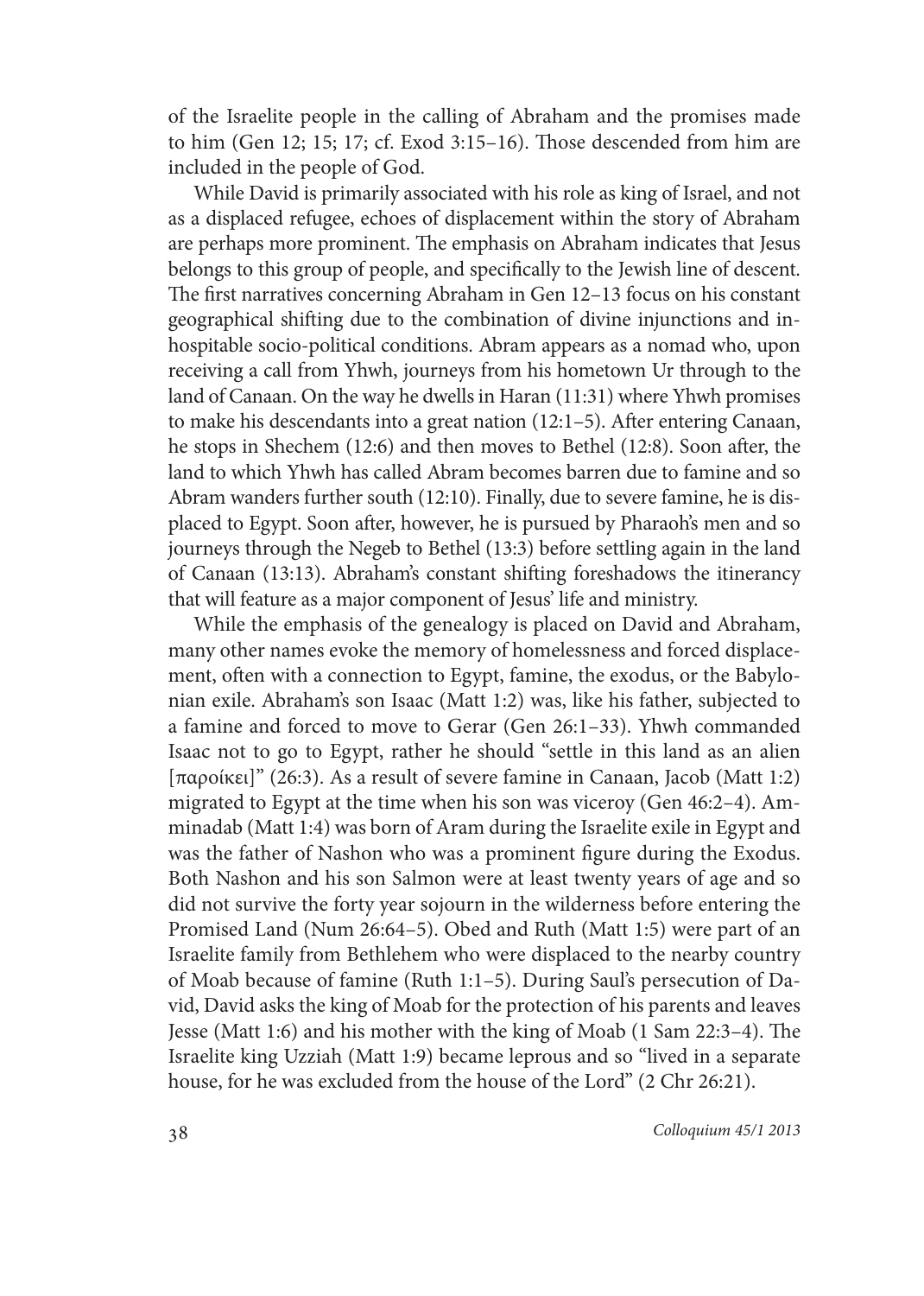The Matthean text makes special reference to Jechoniah and his son (Shealtiel) in relation to the deportation to Babylon (Matt  $1:11-12$ ).<sup>16</sup> Second Kings 24–25 describes Jechoniah as a king of Judah who was dethroned by the king of Babylon in the 6<sup>th</sup> century BCE and taken into captivity along with his entire household and three-thousand prestigious Jews. The next name after Jechoniah's son Shealtiel, Zerubbabel (Matt 1:12–13), literally means "the offspring of Babylon."17 The phrase "deportation to Babylon" is repeated four times in Matt 1:1–17 and is used to divide between two of the three groups of generations: fourteen generations from Abraham to David, fourteen generations from David to the exile and fourteen generations from the exile to the Christ. The text employs the Greek verb μετοικεσία to denote the "deportation," echoing its lxx usage of the Babylonian captivity (2 Kgs 24:16; 1 Chr 5:22; Ezek 12:11) and literally meaning to "transfer to another place of habitation."18 Nolland remarks that the verb intends to call to mind all the suffering and sense of tragedy known from the Old Testament accounts.19 This includes a well-developed discourse of destruction interwoven through the Old Testament that recounts the shame, humiliation, uprooting and trauma associated with the exilic experience.20 The emphasis on Babylon gestures towards the geographical and social displacement of Jesus and what will amount to an inferior political, legal and social status as an outsider within his local environment.

The genealogy concludes with the introduction of the protagonist, Jesus, through his parents, Mary and Joseph: "and Jacob the father of Joseph the husband of Mary, of whom Jesus was born, who is called the Messiah" (Matt 1:16). As mentioned above, this verse is seen as the fifth and final rupture in the genealogy of Jesus. Nolland observes that:

[w]ith Joseph comes a notable break in the pattern, 'A produced B'. The language created a detour around this pattern in a manner which would normally be considered a distinction without a difference. But this

*Robert J. Myles, Echoes of Displacement in Matthew's Genealogy of Jesus* 39

<sup>16</sup> Jason B. Hood argues that the addition of "and his brothers" to Judah and Jechoniah (1:2, 11) evokes Jesus' royal role. This is because Judah and Jechoniah are understood to have sacrificed themselves for their brothers in order to further the restoration of Israel, thus gesturing towards Jesus' future role as an agent of God's salvation. See: Jason B. Hood, *The Messiah, His Brothers, and the Nations: Matthew 1.1–17* (London: T&T Clark, 2011).

<sup>17 &</sup>quot;**.** *HALOT,* 1:279.

<sup>18 &</sup>quot;μετοικεσία," BDAG*,* 643.

<sup>19</sup> Nolland, *Gospel of Matthew*, 84.

<sup>20</sup> See further: Anne-Mareike Wetter, "Balancing the Scales: The Construction of the Exile as Countertradition in the Bible," in *From Babylon to Eternity: The Exile Remembered and Constructed in Text and Tradition*, ed. Bob Becking *et al* (London: Equinox, 2009), 34–56.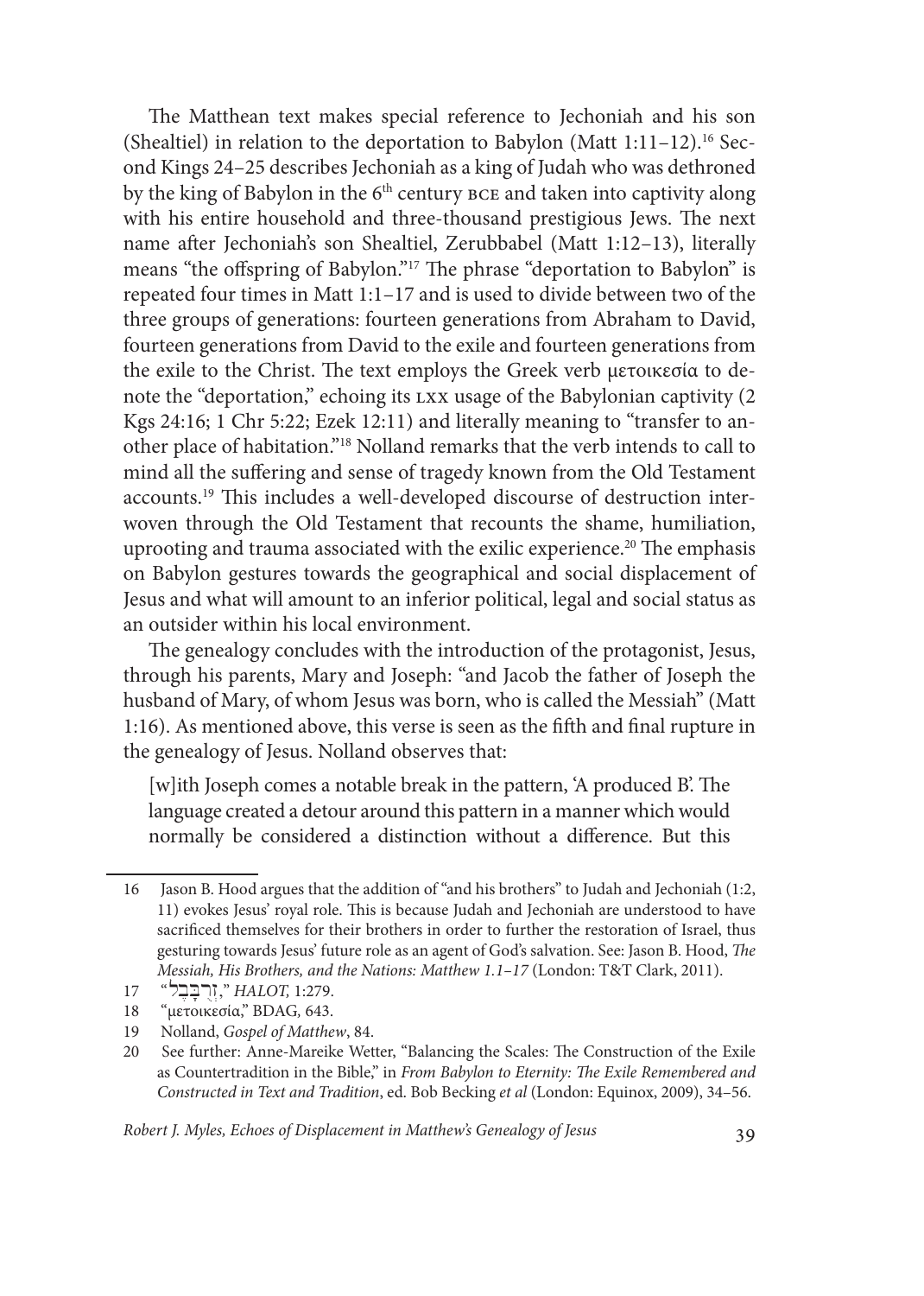breaking of the pattern is striking and produces a puzzle for the reader until it is resolved in the narrative of vv. 18–25. Joseph seems to be being denied the normal role in procreation, but without explanation.<sup>21</sup>

While the genealogy is intended to ground Jesus in a stable home place, the rupture subtly deconstructs him from this lineage. This breakage in the text supplements the echoes of displacement and foreshadows the breakage from home place that Jesus will subsequently experience in Matt 2:13–23. As will be discussed in the final section, the marginal social space constructed in the infancy narrative motions towards the alienation from home place that Jesus will later encounter during his itinerant ministry.

Conclusions: The Forming of a Marginal Identity

As we have observed, Jesus' identity as a displaced individual is hinted at from the very beginning of Matthew's gospel. In the genealogy, the numerous intertextual echoes to episodes of forced displacement, wandering and exile within the remembered history of the Old Testament, in addition to the ruptures in the text, construct a marginal identity for the gospel's protagonist. The genealogy also gestures towards the explicit episode of displacement in Matt 2:13–23. Rather than focusing on exodus and exile as purely theological categories, displacement is presented as sub-theme that, in addition to evoking the figure of Moses and the story of Israel, enhances the origin story of a marginal outsider.

Displacement reappears a number of times through the rest of Matthew's gospel. As was mentioned above, the verb ἀναχωρέω (to escape/withdraw) which features heavily during the flight to Egypt (2:12, 13, 14, 22) is repeated at various points of geographical migration and political withdrawal: for example, to denote Jesus' escape to Capernaum after hearing of John the Baptist's arrest and the political instability it evokes (4:12); after the Baptist's execution by Herod Antipas (14:13); and directly following a conflict between Jesus and the Pharisees and scribes (15:21). Moreover, Jesus' lament of homelessness in 8:20 ("Foxes have holes, and birds of the air have nests; but the Son of Man has nowhere to lay his head") and the rejection from his "hometown" in 13:54–58 are also texts that might awaken the displacement set in motion in Matt 1–2.

This is in stark contrast to the other gospels. Luke's genealogy of Jesus (3:23–28) contains some familiar names, although not as many can be linked intertextually to episodes of displacement, and the deportation to Babylon is not emphasized as it is in Matthew's genealogy. Moreover, even though

<sup>21</sup> Nolland, *Gospel of Matthew*, 85.